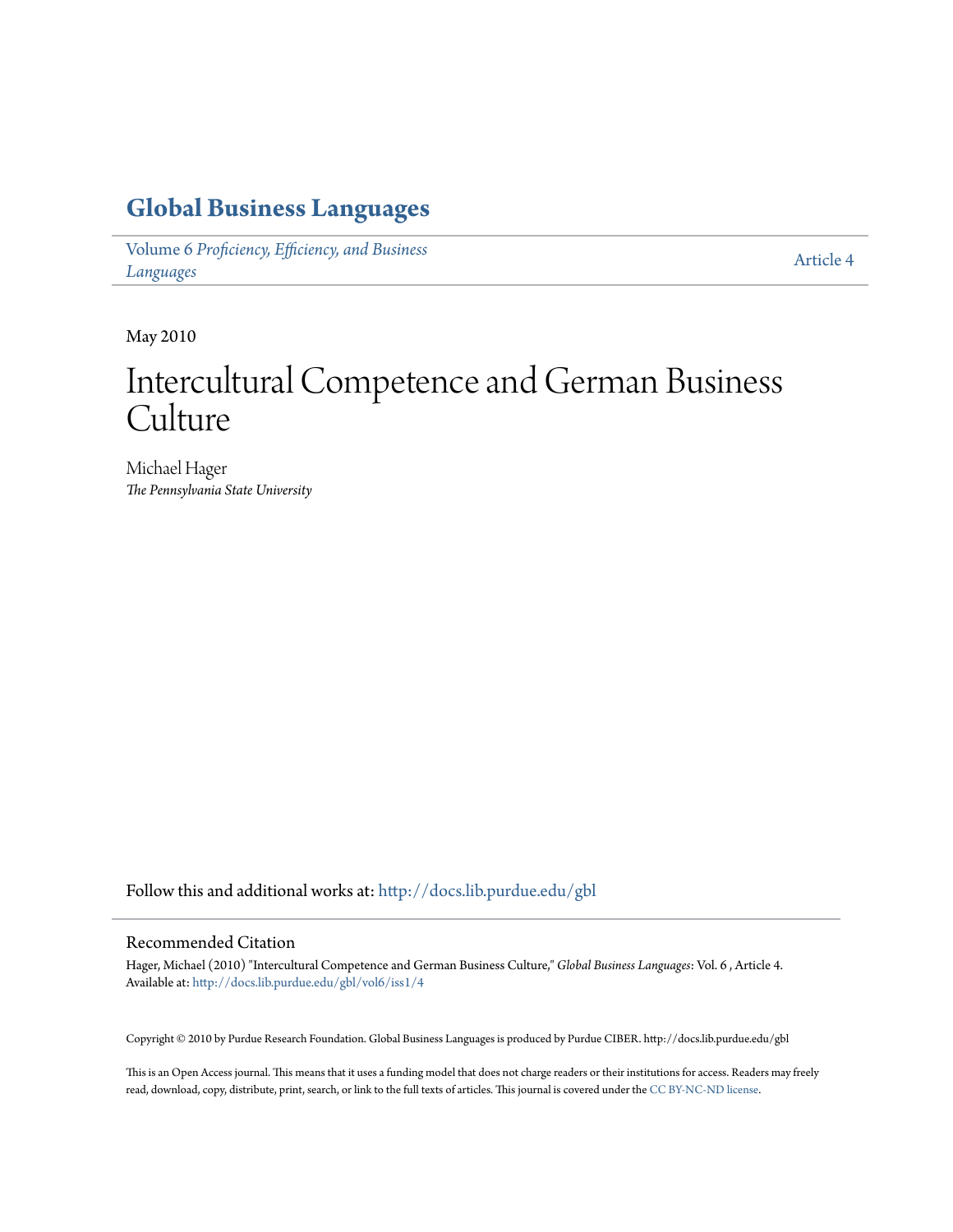Michael Hager *The Pennsylvania State University* 

## INTERCULTURAL COMPETENCE AND GERMAN BUSINESS CULTURE

 In a standard business German course, students learn about the appropriate language for business contexts, and in some cases they learn about business culture appropriate to certain German business situations. However, is this adequate to make our students proficient enough to work in a German company? In this paper I want to demonstrate that appropriate language and culture skills are not sufficient to make our students proficient enough to accomplish this task. In addition to these two skills, students need an awareness of intercultural differences in order for them to be proficient and competent to work and conduct business in a German environment.

 Intermediate German business courses tend to emphasize a thorough introduction to business vocabulary, a good review of German grammar, and an introduction to business situations that students would probably encounter doing business in Germany. However, culture (with a little "c") is rarely discussed unless it is essential to a business situation, much less cultural differences found between American and German business cultures. Yet business German studies should provide intermediate learners with an introductory look at intercultural communication for business. Before looking at two examples of how this can be done, the National Standards for Foreign Language Learning will be examined.

## THE NATIONAL STANDARDS FOR FOREIGN LANGUAGE LEARNING AND CULTURE

 For many teachers culture is often that added extra, taught when and if there is enough time to cover it in class. Many instructors believe that the other aspects of language must come first. Generally, students are taught to bridge the gap between their own culture and the new one. But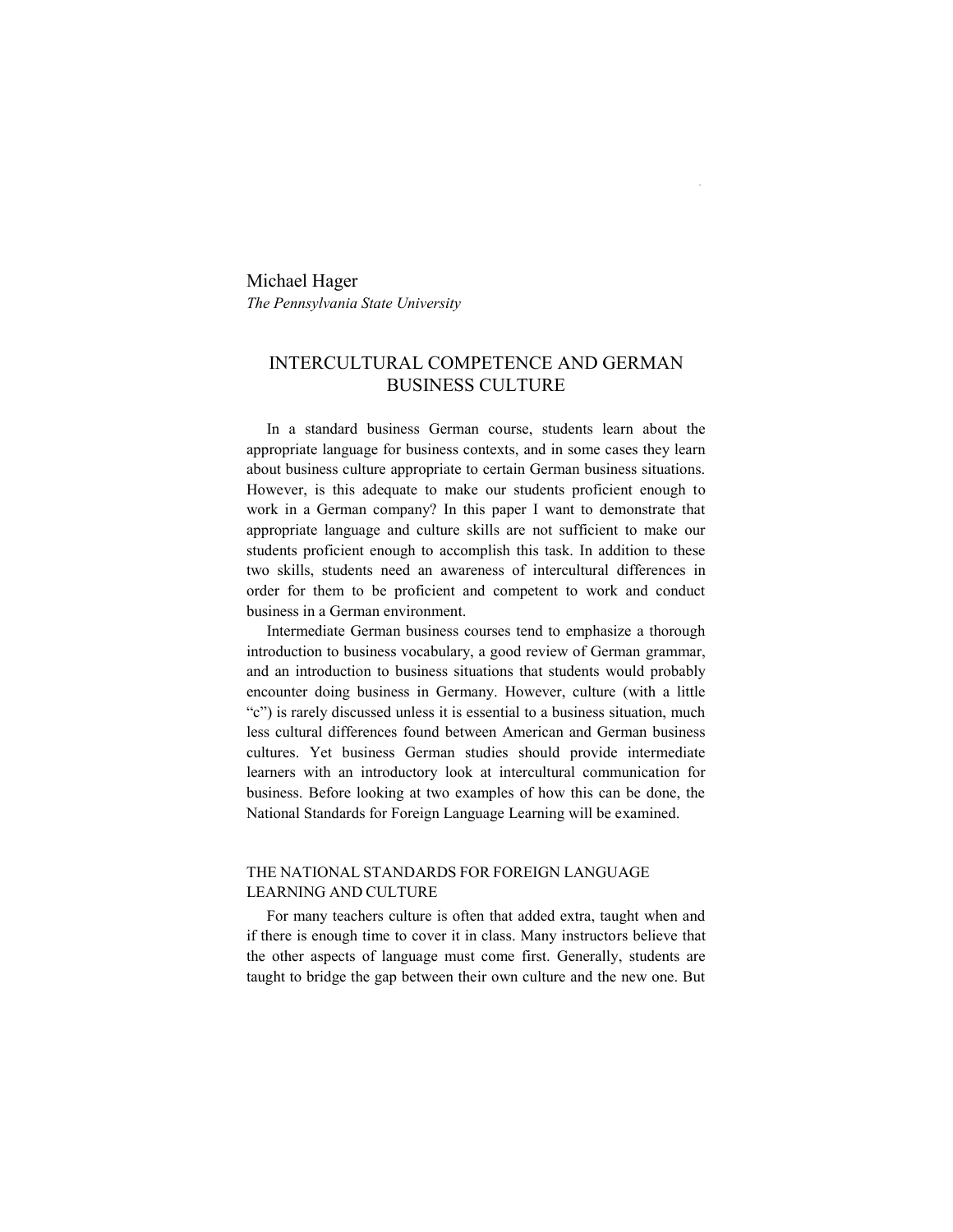what we really need to do is teach learners how to enter the other culture on its own terms. We must help students to discover and negotiate the boundaries of reality in this new culture and simultaneously prepare them to re-enter their own (Kramsch, 1993). Accomplishing this during a student's academic career is a challenge. However, this is seldom attempted during this period of time. Therefore, it needs to be done in business German courses. Unfortunately, many German programs only offer one business course. Consequently, it is essential to accomplish as much of this as possible in one course.

The *national standards* recommend five goal areas for foreign language teaching and learning—Communication, Communities, Connections, Cultures, and Comparisons. Fantini (1999) maintains that all of these can be characterized as *intercultural competence.* He defines this as the ability that allows individuals to function effectively and appropriately in several languages and cultures.

According to Galloway (1999), our commitment to developing an intercultural mind may require the refocusing of energies and the move from lower-level instructional mechanics to "mature" educational outcomes, deep learning processes, and complex thinking traits that benefit lifelong learning. This means we need to provide our students with intercultural competence in order for them to operate appropriately in the German business world. Part of this can be achieved by using material meant for native-speakers appropriate for the foreign language (FL) learner's level. In a business context, knowing the appropriate manners for working together with German colleagues is a good example of this.

In addition, the *National Standards for Foreign Language Learning* recommend that learning culture should include an understanding of the practices and products of a culture through the perspectives of that culture in the FL learner (Lange 1999, Fantini 1999, Galloway 1999).1 Galloway (1999) asserts that the *Standards* envision a meaningful interdependence that results in relationships between practices and perspectives, and products and perspectives.

Appropriately recognizing and applying these differences is not enough for the learner according to the Standard for intercultural competence. Beyond the students' recognition of these differences, it is

 $1$ Wells (1994) defines products, practices and perspectives as "resources" and Even-Zohar  $(1997)$  as "repertoire."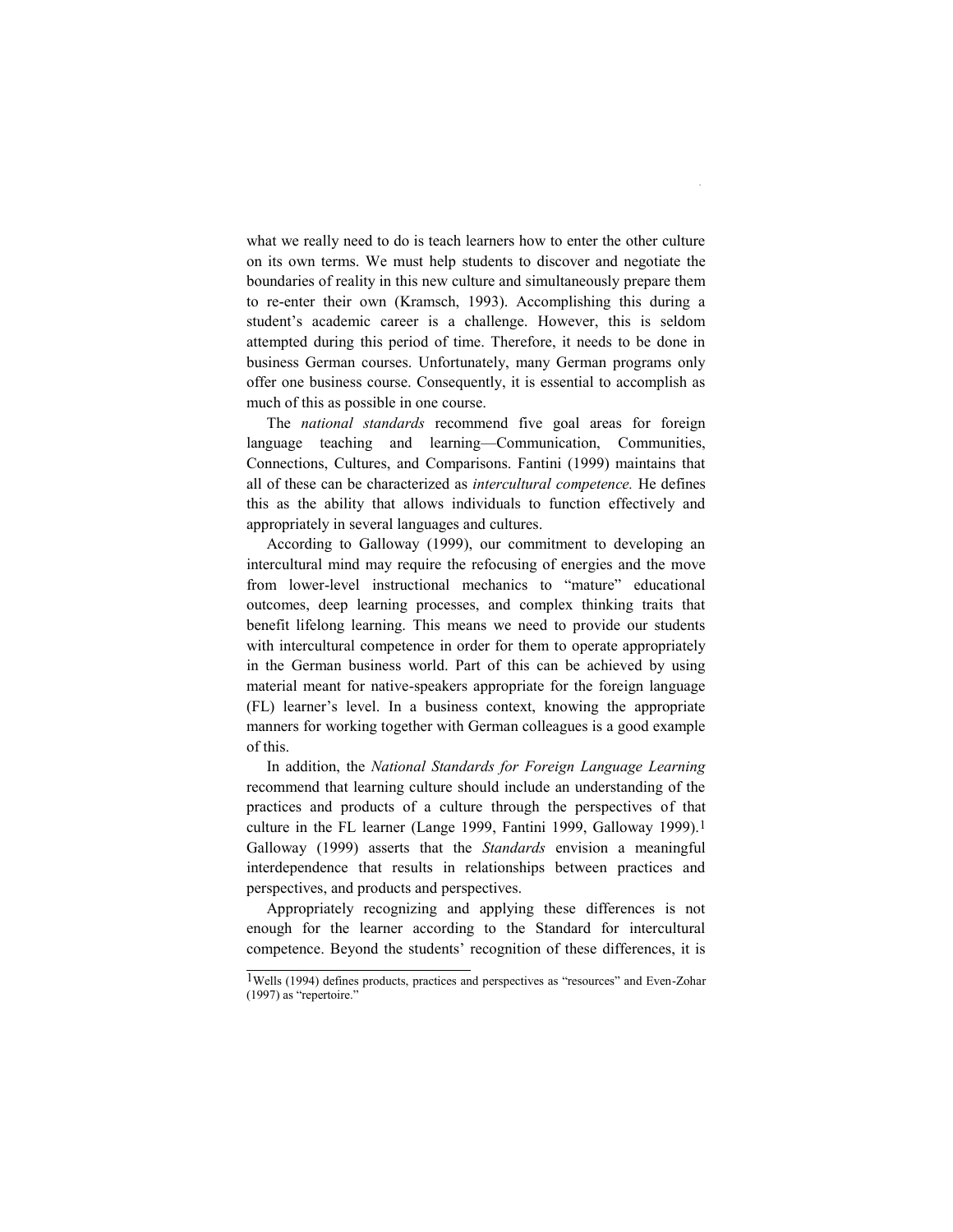very important they be able to apply this information to products, practices and perspectives of their own native culture. For example, discussing with students how people behave in a given business situation in the States can serve as an introduction to German behavior in the same or similar situation (for example, appropriate behavior for negotiations). Fantini maintains that this allows the learners to look back on their own culture from a new vantage point while exploring the new language/culture.

It goes without saying that intercultural competence is necessary for a foreign language learner to be successful in the German business world. This is an essential aspect of being proficient in professional German. However, how can we best provide our students with intercultural competence? Schraw, Wade, and Kardash (1993) have found that students are better able to retain the content of a text if they are provided with a task dealing with the material contained in the text. Quite simply, a task reinforces the information the students need to learn from the text. Therefore, having students work with tasks is an efficient and effective method for teaching cultural material. In the following two examples for intercultural competence, tasks for each example will be supplied. Before looking at these, we should review the task-based approach.

#### THE TASK-BASED APPROACH

Recently the task-based approach has been receiving more and more recognition. Stemming from the communicative approach with primary focus on the negotiation of meaning rather than form2 the task-based approach has had problems defining what a task is. However, a consensus among specialists (Lee, 1995, 2000, Nunan, 1989, Willis, 1996) indicates that a task needs to involve communicative language use with focus placed on meaning rather than on linguistic forms. A task can be either communicative or non-communicative, even though it is sometimes hard to differentiate between the two since they are interrelated (Nunan, 1989).

In language teaching/learning a task does not have to involve directly the production of language. Richards, Platt and Weber's definition of

<sup>2</sup>For detailed discussions of this approach see Larsen-Freeman,1986, 123–140; Brumfit & Johnson 1979; Brumfit, 1986; Higgs & Ray, 1982, 57–80; Johnson & Morrow, 1981; Littlewood, 1979; Widdowson, 1979; Widdowson, 1990, 117–125, 157–180.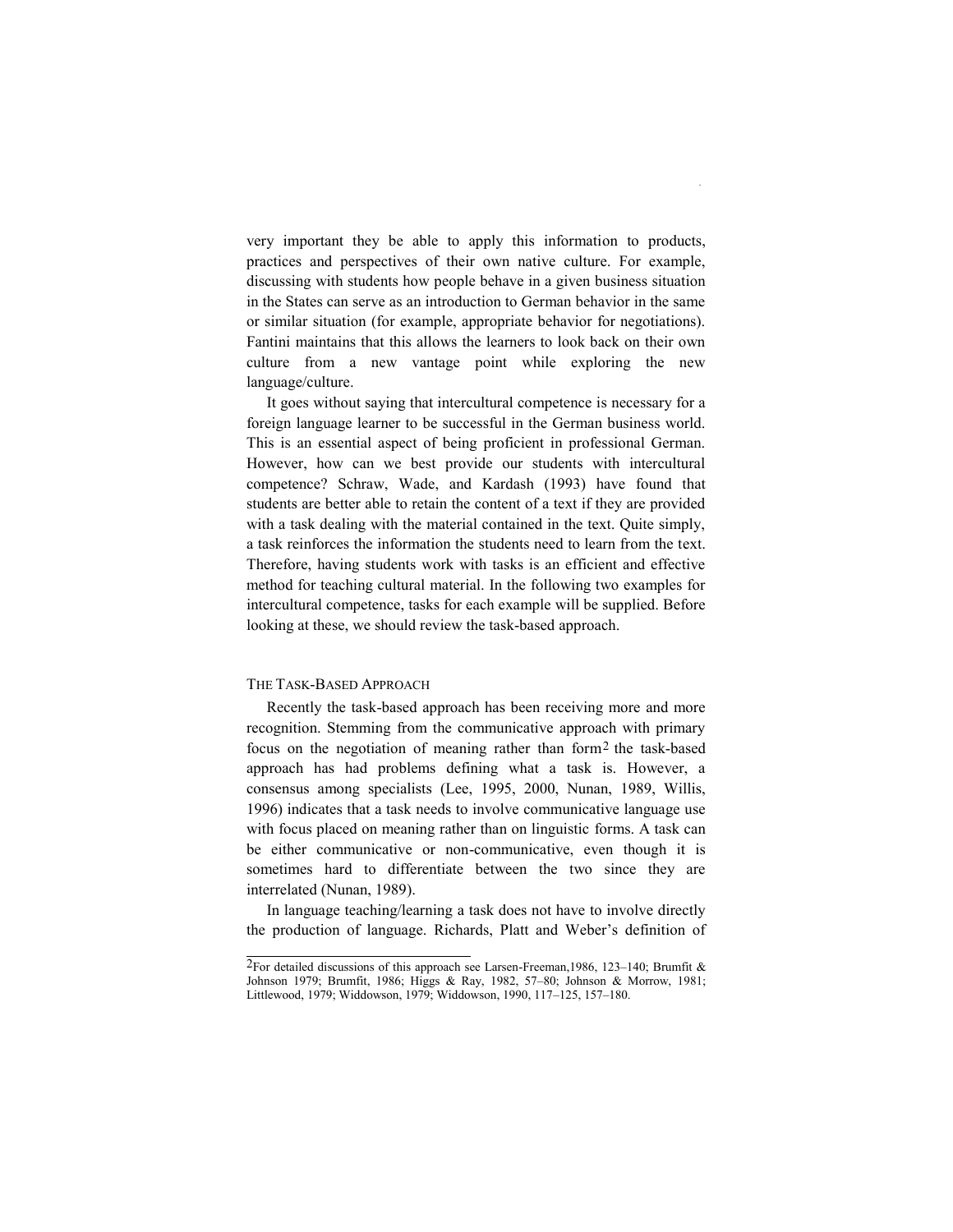―task‖ confirms this, even though their definition refers explicitly to language. They define a task as an activity that results in the processing or understanding of information (i.e., as a response). A variety of task types makes language teaching more communicative because it supplies a purpose for activities that go beyond the practice of language for its own sake.

The two types of tasks are "Pedagogic" and "real-world." Pedagogic tasks do not explicitly prepare the learner for real world communication. "Real-world" tasks are likely to happen in real life, i.e. problem solving or decision-making (Breen 1987). The tasks presented here are "realworld" tasks.

A common link between these two forms is the communicative use of language (Nunan, 1989, Foster, 1999). In both types the learner is focused on meaning rather than linguistic structure. In a task the purpose of the activities is to foster in the learner use of the target language in real communication in order to achieve an outcome (Willis, 1996).

In the task-based framework, there are three phases: pre-task, task cycle and language focus (Willis, 1996). The first phase serves as an introduction to the topic and task, and it can simultaneously activate topic-related words and phrases. However, students also need to be provided with information about cultural differences pertaining to the topic in this phase.

The task cycle is divided into three parts: the task, planning and report. Students do the task, according to Willis, in pairs or small groups. However, some tasks can also be done individually. During the planning stage, students prepare their report to the whole class. This includes how they performed the task, and their decision or solution to the presented problem. Then the reports are presented to the class, or written reports are exchanged and results are compared.

Language focus makes up the last phase in which students examine and discuss various items of the material. The teacher can also practice new words, phrases and patterns found in the data during or after the analysis.

#### A DIFFERENCE IN TIME AND DETAIL ORIENTATION

Hall and Hall (1990), and Hedderich (1999) found in surveys they conducted with German and American businesspeople that there are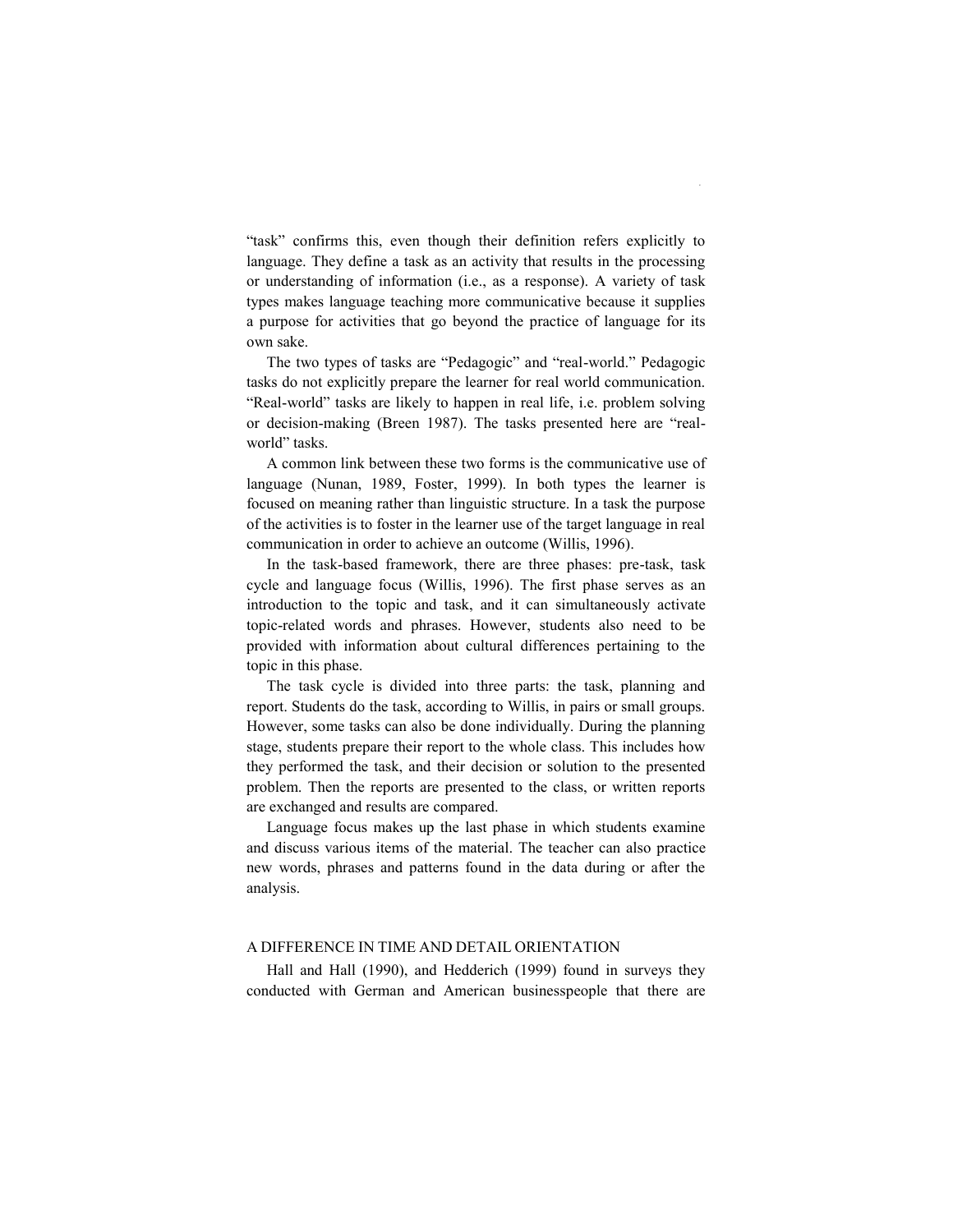major differences in German and American concepts of how business should be conducted. For example, they found that Germans tend to be more slow-paced and more detail-oriented whereas Americans are more fast-paced and much less interested in details. 3 Stahl, Langeloh, and Kühlmann advise German businesspeople interested in working in the USA to be aware of the same differences. Hedderich (1999) states that:

…these points were major sources of friction between the two sides. In the German firms, the planning process of a project tends to be long and very detail oriented. Plans are not implemented until they have been reviewed thoroughly. In the words of one American chemist: "The German will say 'Let's try it one more time'; the Americans think Germans are testing things to death."  $(162)$ 

In addition to these two differences, Lewis (1996) points out that "Germans, when explaining something, like to lay a proper foundation.<sup>4</sup> For them events in the present are a result of the past. Historical context is important" (213). In order to adequately prepare our students to be interculturally competent enough to work in a German environment, we must train them to be aware of such cultural differences.

#### CLASSROOM APPLICATION

The following exercises have been developed to make students more aware of the importance of a company's history and structure and also to make students implicitly aware of time and detail. They lead into the second cultural difference, communication style. The first exercise functions as an introduction to the history of Meyers Chip AG in Berlin, a fictitious company. As an introduction, students read the three headlines and speculate on what the content for each could be (pre-task).<sup>5</sup>

<sup>3</sup>This is only in comparison of Germans to Americans. The time and detail orientation would be different if Germans were compared to another cultural group.

<sup>&</sup>lt;sup>4</sup>This is the same aspect that is referred to in the above quote as the "planning process."

<sup>5</sup> Which phase of the task-based framework will be indicated in brackets after the introduction to each exercise.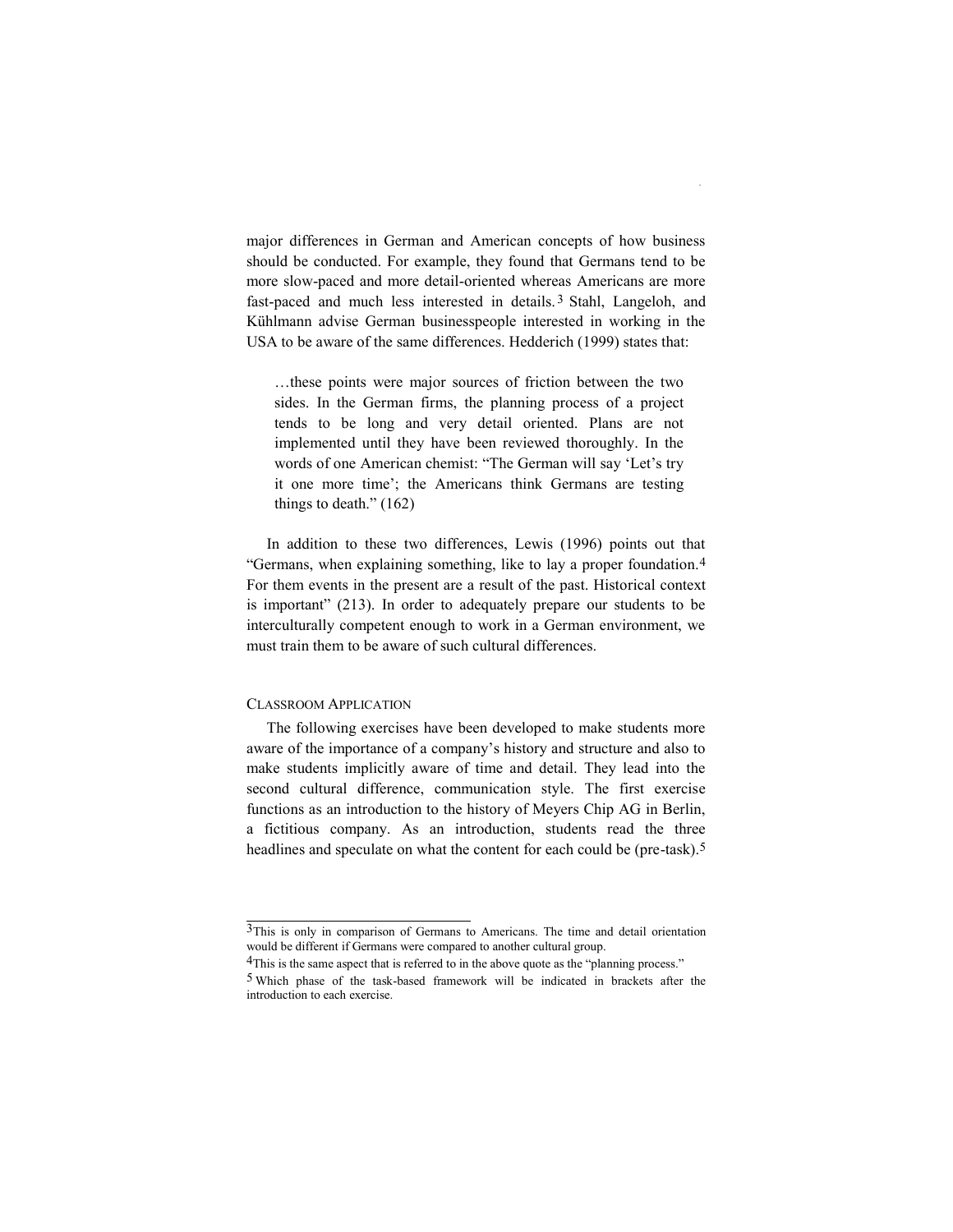## *Firma restrukturiert Neue Firma für Relais gegründet Firmenleiter gibt auf*

Then students complete the exercise: "Pressemitteilung" (task cycle) (see fig. 1). This exercise provides students with some historical background to Meyers Chip AG which will be used in a later activity.

#### **Pressemeldung!**

Welche Schlagzeile passt welchem Inhalt?

#### **Der Tagesspiegel**

In Berlin-Spandau wurde gestern bekannt gegeben, dass Dr. Johannes Meyer ein Unternehmen für Relais gegründet hat. Er strebt eine enge Zusammenarbeit mit der Siemens AG an und hat Spandau deshalb als Standort ausgewählt.

#### **Die Berliner Morgenpost**

Meyers Chip AG gab gestern bekannt, dass ihre Firma neu strukturiert wird. Das alte Linien-System wird durch Segmente ersetzt. Die einzelnen Abteilungen sind nicht mehr für die ganze Firma zuständig, sondern nur für jedes Produktsegment. Beispielsweise hat jetzt jedes Segment seine eigene Qualitätssicherung.

#### **Die Berliner Zeitung**

Gestern wurde von einer Pressesprecherin der Meyers Chip AG der Verkauf des Unternehmens bekanntgegeben. Meyer sieht sich aus Gesundheitsgründen nicht mehr in der Lage, die Firma zu führen. Die westdeutsche Firma Pro-Relais GmbH wird neuer Eigentümer. Wie die Leitung von Pro-Relais bereits vor Wochen betonte, wird die hervorragende Leitung von Herrn Dr. Johannes Meyer prinzipiell weitergeführt.

Figure 1: Pressemitteilung (task one).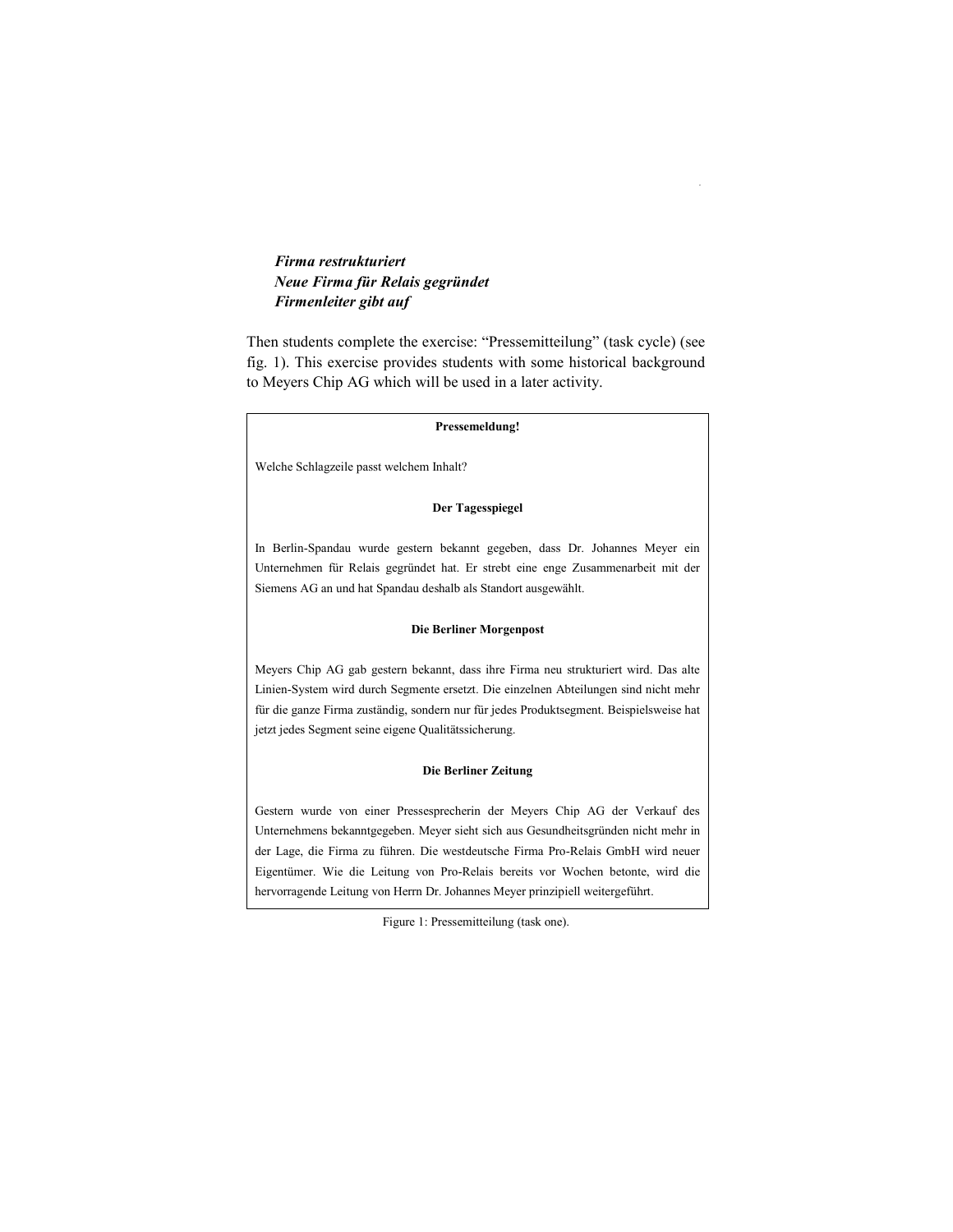Once students have finshed this task, the teacher should discuss with them which headline matches what story and why they made their choices (language focus).

If students are not already familiar with the various types of companies in Germany like AG (Aktiengesellschaft) or GmbH (Gesellschaft mit beschränkter Haftung), this would be the time to introduce them (pre-task). (See fig. 2) for an example of AG.

**Aktiengesellschaften (AGs)** haben in der Bundesrepublik eine beträchtliche Bedeutung: So gut wie ohne Ausnahme besitzen alle deutschen Großunternehmen diese Rechtsform. Insgesamt gibt es mehr als 3.000 AGs (Stand 1998), und von diesen wiederum sind rund 700 Unternehmen an der Börse notiert. Die Rechtsform der AG wird vor allem deshalb gewählt, weil sich AGs an der Börse über die Ausgabe von neuen Aktien relativ leicht große Mengen an Kapital beschaffen können. Typisch für die AG ist folgendes: • Sie ist eine juristische Person und zählt zu den Kapitalgesellschaften. • Die Gründung einer AG wird durch eine (sog. **kleine AG**) oder mehrere Personen vorgenommen. • Das Grundkapital muß mindestens 100.000 DM betragen. Es ist die Summe der Nennwerte aller von den Aktionären erworbenen Aktien. DerNennwert einer Aktie muß mindestens 5 DM betragen. • Die AG als juristische Person haftet mit ihrem Vermögen für die Schulden der Gesellschaft. Das Risiko eines Aktionärs beschränkt

sich auf den Verlust des Wertes seiner Aktien. • Organe einer AG sind die

Hauptversammlung (Versammlung

der Aktionäre), der Vorstand (Geschäftsführung der Gesellschaft) sowie der Aufsichtsrat (Kontrollorgan für den Vorstand).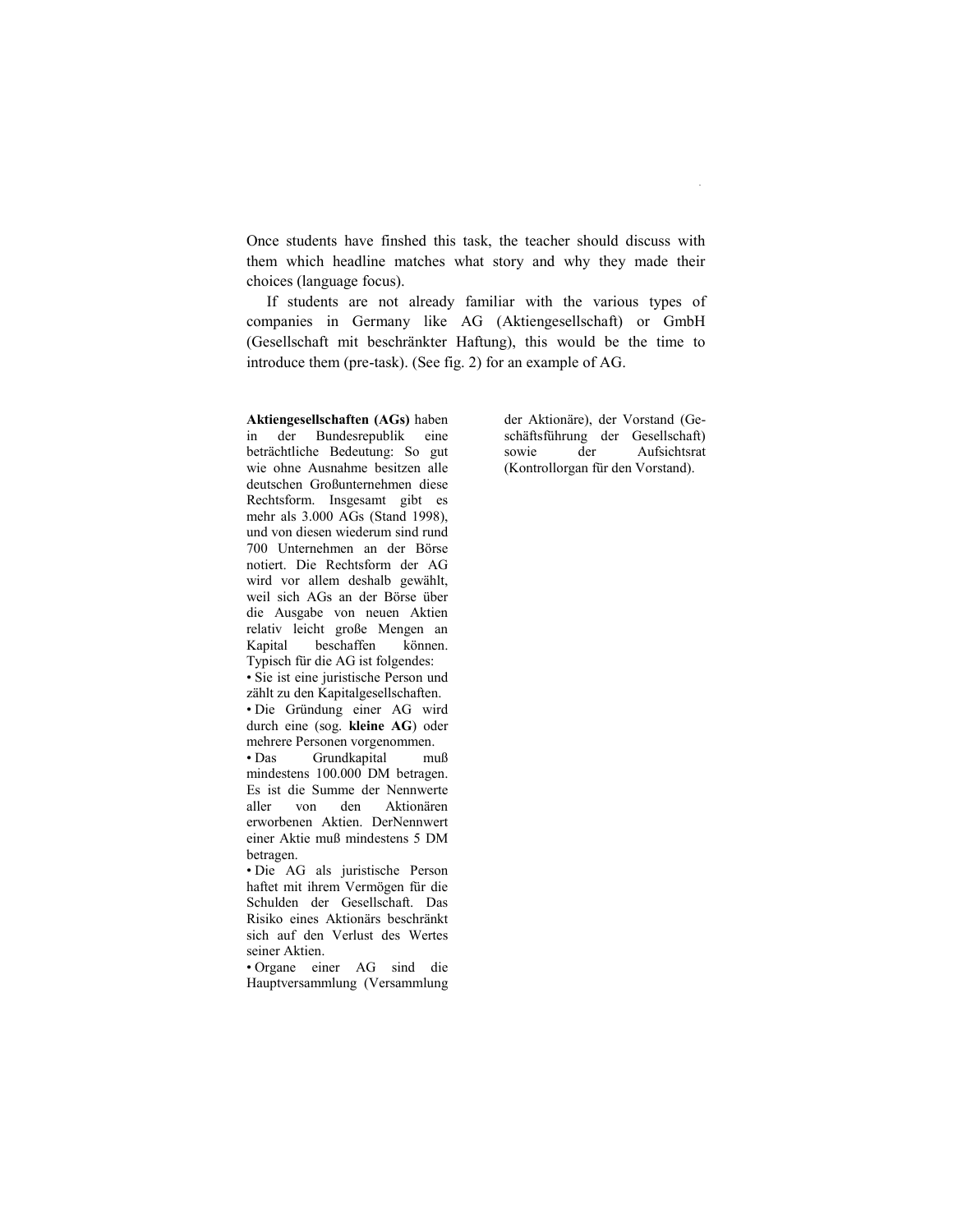Figure 2: Description of an Aktiengesellschaft. (Taken from Mühlbradt 25.)

Once students have learned this background information, the following listening comprehension exercise would be appropriate (pre-task). The dialogue takes place between an American working at Meyers Chip AG and a consultant of the same firm (see fig. 3).6

| <b>Die Fertigung</b> |                                                                   |  |
|----------------------|-------------------------------------------------------------------|--|
| Herr Schmidt         | Schmeckt's?                                                       |  |
| Daniel               | Ja, ganz lecker. Die deutsche Küche finde ich herrlich.           |  |
| Herr Schmidt         | Ja, sie kann sehr gut sein. Vor Jahren war die Kantine hier viel  |  |
|                      | besser.                                                           |  |
| Daniel               | Viel besser?                                                      |  |
| Herr Schmidt         | Ja, wesentlich. Aber damals war auch in der Firma einiges anders. |  |
| Daniel               | Was war denn anders?                                              |  |
| Herr Schmidt         | Der Aufbau. Vor etwa 5 Jahren haben wir dann restrukturiert.      |  |
| Daniel               | Was wurde denn geändert?                                          |  |
| Herr Schmidt         | Vor der Restrukturierung waren alle Abteilungen für alle Produkte |  |
|                      | zuständig. Es gab beispielsweise einen Vertrieb und eine          |  |
|                      | Qualitätssicherung für den ganzen Betrieb. Unsere Produktion war  |  |
|                      | damals auch wesentlich kleiner als heute.                         |  |
| Daniel               | Wie hat es eigentlich angefangen?                                 |  |
| Herr Schmidt         | Meyers Chip AG wurde vor 30 Jahren von Herrn Dr. Johannes         |  |
|                      | Meyer gegründet. Herr Dr. Meyer war Ingenieur und hatte gute      |  |
|                      | Kontakte zur Siemens AG. Er hat eine gute Zusammenarbeit mit      |  |
|                      | Siemens aufgebaut. Herr Dr. Meyer gründete eine kleine Firma für  |  |
|                      | Relais. Zu der Zeit war es in Westberlin sehr günstig ein neues   |  |
|                      | Unternehmen auf die Beine zu bringen.                             |  |

 $\overline{6}$ This is only a portion of the complete dialogue between Daniel and Herr Schmidt.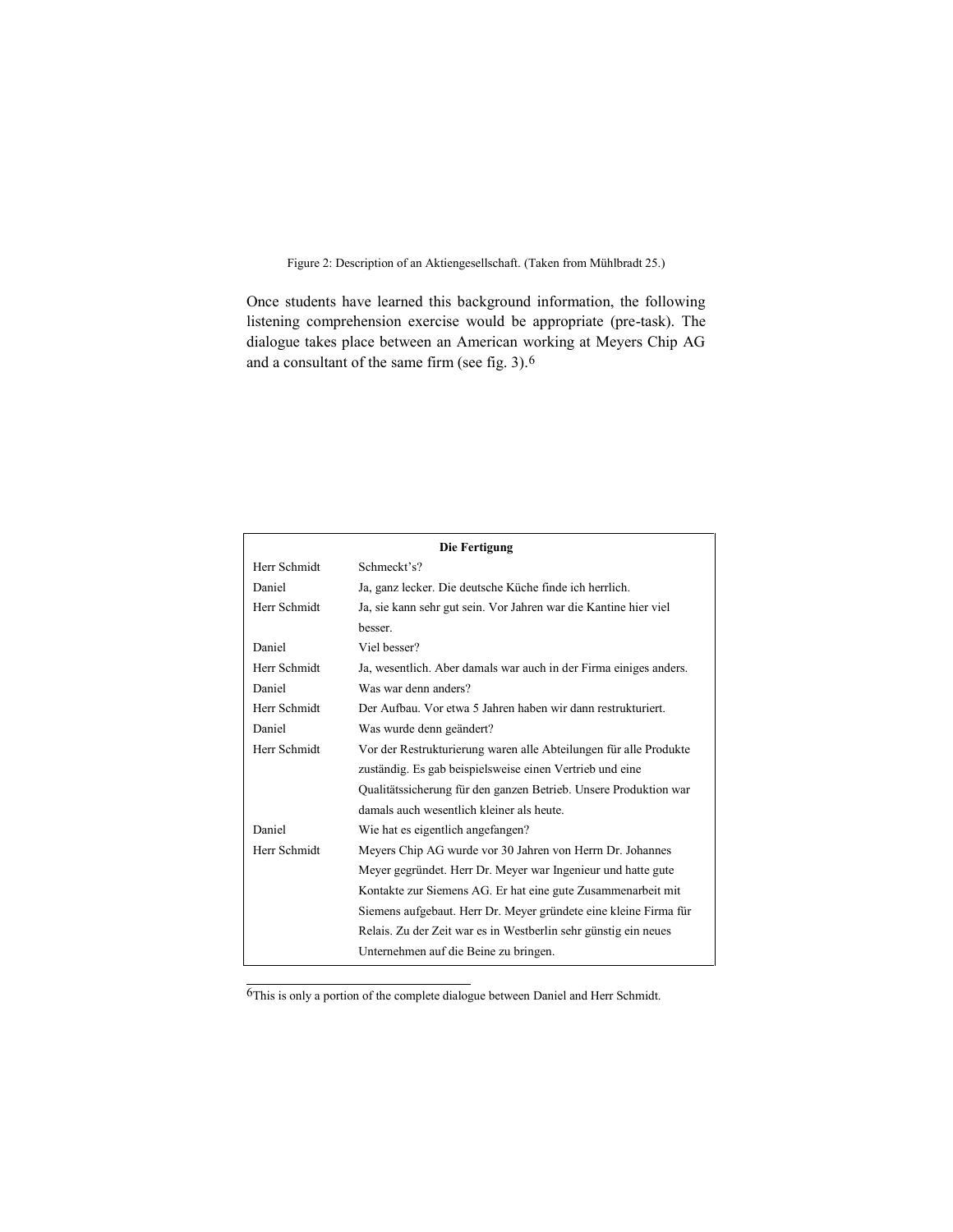#### Figure 3: Die Fertigung*.*

Whether this dialogue is used as a listening comprehension or reading exercise, students' comprehension of the material should be checked. The comprehension check can be done by introducing the dialogue with the following directions (see fig. 4).

Daniel und Herr Schmidt essen zusammen in der Kantine. Herr Schmidt erzählt über Meyers Chip AG.

• Hören Sie sich das Gespräch zwischen Daniel und Herrn Schmidt an. Welche Ereignisse aus den obigen Pressemitteilungen werden im Gespräch erwähnt?

Figure 4: Comprehension exercise.

To complete this section on historical overview, time, and detail orientation, students can be given the following task which requires them to put historical events of Meyers Chip AG in the correct order on a time line (task cycle) (see fig. 5). This exercise can be completed by discussing with students their choices (language focus).

| Historischer Überblick                                                                |                                                              |  |
|---------------------------------------------------------------------------------------|--------------------------------------------------------------|--|
| Bringen Sie die historischen Ereignisse der Meyers Chip AG in die richtige Zeitfolge. |                                                              |  |
|                                                                                       |                                                              |  |
| 1970                                                                                  | $\Downarrow$ Verkauf der Firma an Pro-Relais                 |  |
|                                                                                       | $\downarrow$ Gründung der Meyers Chip AG von Herrn Dr. Meyer |  |
|                                                                                       | $\Downarrow$ Restrukturierung                                |  |
| 1990                                                                                  | $\downarrow$ Umwandlung in eine AG                           |  |
|                                                                                       | $\Downarrow$ Erkrankung von Herrn Dr. Meyer                  |  |
| 1995                                                                                  | $\Downarrow$ ein neuer Standort in Prag                      |  |
| 2000                                                                                  | Umzug nach Plänterswald                                      |  |

Figure 5: Historical overview (task two).

#### A DIFFERENCE IN COMMUNICATION STYLE

Hedderich (1999) found in his study that the variations in time and detail can be found in different styles of communication. One example he presented was a culture clash in presentations. German presentations tended to be long, including historical development of the company or project, and contained numerous details. American presentations tended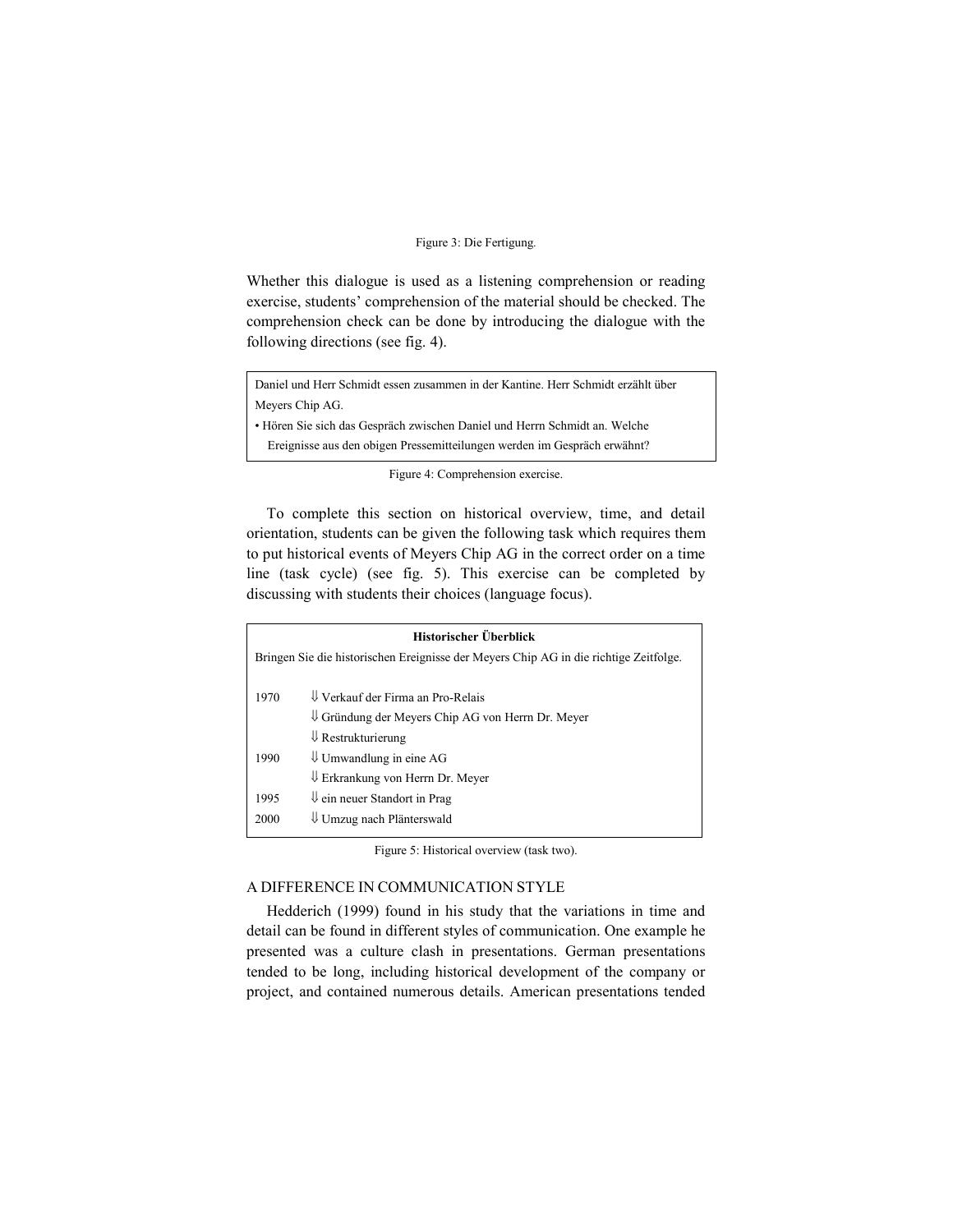to be shorter, animated and started with a joke. Americans focused on the action to be taken, supplied key information at the beginning, and provided less detail (Hedderich, 1999). Stahl, Langeloh, and Kühlmann caution German businesspeople to be aware of such differences when working with American counterparts in order to make their business encounters more successful. This suggestion should not be a one-way street. Americans should also be aware of what is important for their German counterparts in order to be more successful in their business endeavors. Making both sides aware of these differences in communication style can help prevent a breakdown in communication.

The introduction to communication style is contained in another dialogue between Daniel and Herr Schmidt (pre-task) (see fig. 6). In this dialogue Daniel is interested in getting more detailed information about the company because he will be giving a presentation to a group of German interns later.7

<sup>7</sup>This is only a portion of the complete dialogue.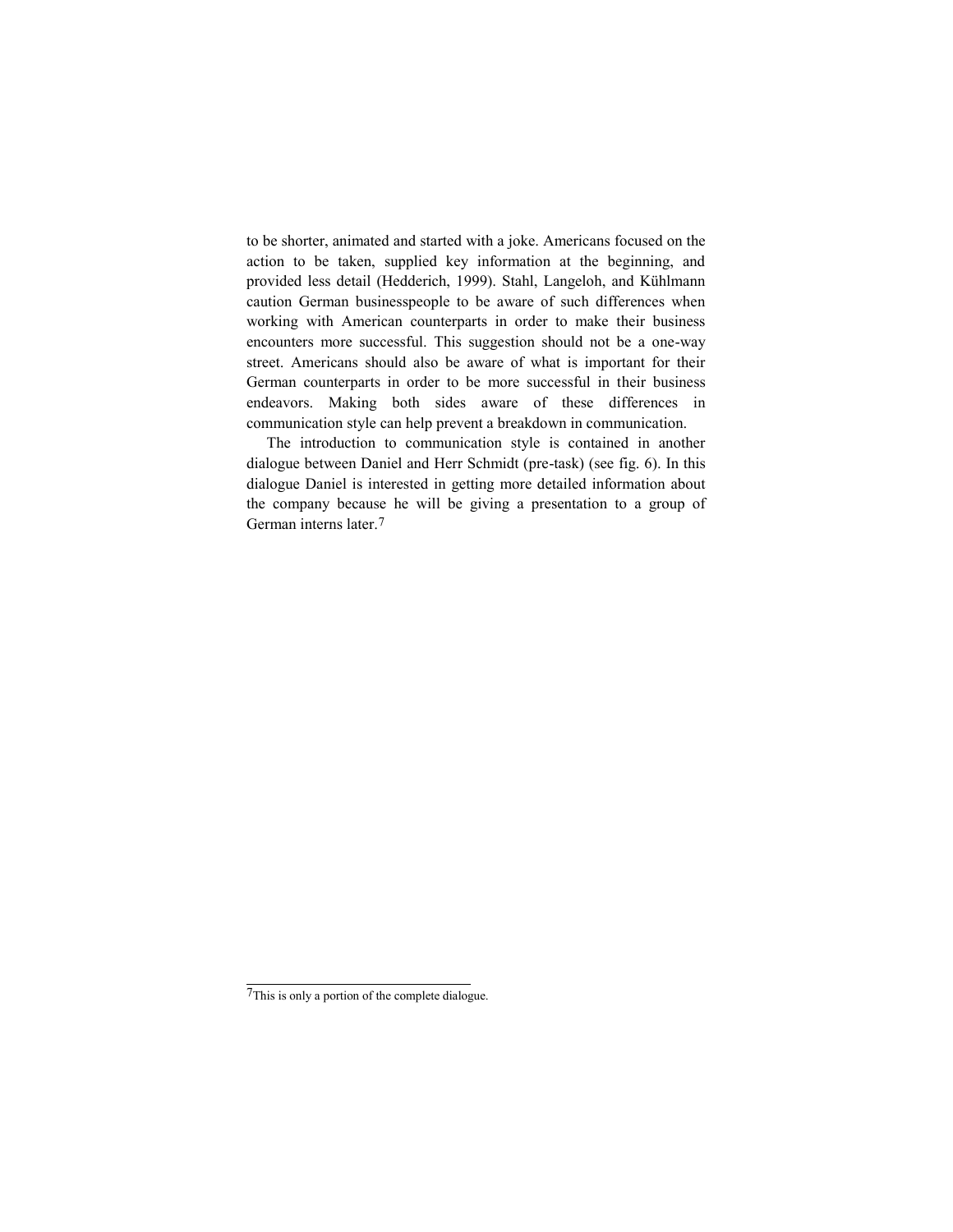## **Die Firmenstruktur der Meyers Chip AG**

Daniel und Herr Schmidt sitzen noch in der Kantine und reden weiter über Meyers Chip AG.

| Daniel       | Wie sah die Firmenstruktur damals aus? Ich halte in einigen        |
|--------------|--------------------------------------------------------------------|
|              | Tagen einen kleinen Vortrag über die Geschichte der Firma für      |
|              | die neuen Azubis.                                                  |
| Herr Schmidt | Jetzt verstehe ich.                                                |
| Daniel       | Mir wurde schon gesagt, dass ein Firmenprofil in einem Vortrag     |
|              | über die Firma sehr wichtig in Deutschland ist. Ohne das           |
|              | Firmenprofil ist so ein Vortrag nicht komplett.                    |
| Herr Schmidt | Ja, das stimmt. Ohne das Firmenprofil ist so ein Vortrag für viele |
|              | sehr ärgerlich, weil man hier wissen will, mit wem man zu tun      |
|              | hat. Begonnen hat alles mit ein paar Ingenieuren und einer         |
|              | Sekretärin. Herr Dr. Meyer war damals der Leiter der Firma. Er     |
|              | hat eine kleine Anlage in Spandau nicht weit weg von Siemens       |
|              | gemietet.                                                          |
| Daniel       | Und dann ging's los?                                               |
| Herr Schmidt | Richtig. Herr Dr. Meyer war ein sehr intelligenter                 |
|              | Geschäftsmann und hat seine Karten immer gut und richtig           |
|              | gespielt.                                                          |
| Daniel       | Was ist aus ihm geworden?                                          |
| Herr Schmidt | Er hat die Firma geleitet, bis er vor etwa 10 Jahren sehr krank    |
|              | wurde. Er und seine Frau haben nie Kinder gehabt, also keine       |
|              | Nachfolger in der Familie und der Firma. Als er krank wurde, hat   |
|              | er die Firma verkauft.                                             |
| Daniel       | War es eine Fusion?                                                |
| Herr Schmidt | Nein, wir wurden regelrecht verkauft und ein paar Jahre danach     |
|              | wurden wir in eine AG umgewandelt und sind dann in den Osten       |
|              | umgezogen.                                                         |
| Daniel       | Und Sie? Was ist Ihre Rolle in der Firmengeschichte?               |

Figure 6: Detailed information for a presentation.

Once students have discussed the situation and the information in the dialogue, they then can be introduced to more cultural information pertaining to this topic (pre-task) (see fig 7).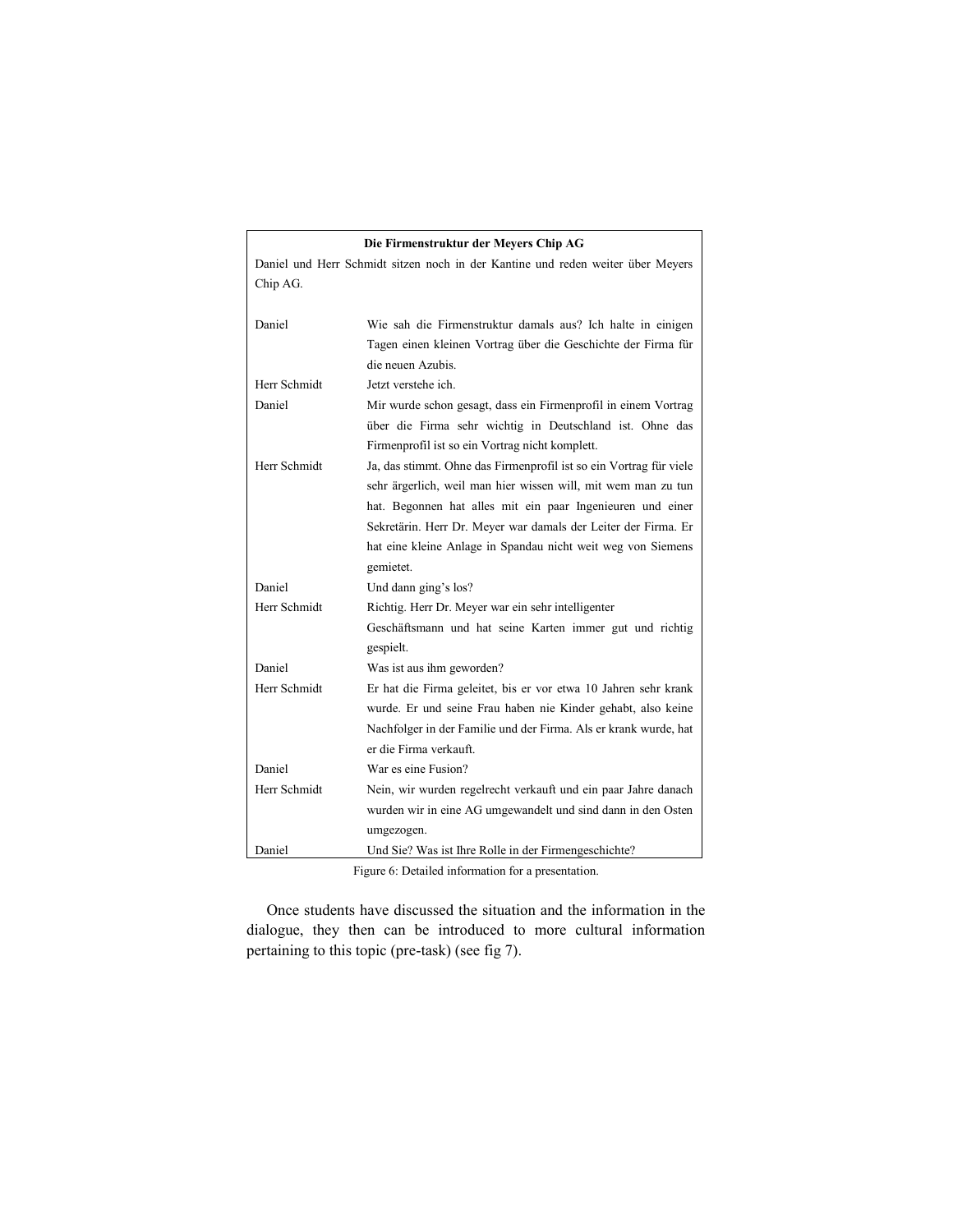#### **Kultur-Aspekte Firmenprofil**

Wenn sich ein neuer Geschäftspartner einer deutschen Firma vorstellt, wird zuerst ein ausführliches Firmenprofil präsentiert. So eine Präsentation zu unterlassen, wird als schlecht vorbereitet und nicht glaubwürdig angesehen. Im Allgemeinen will eine deutsche Firma genau wissen, mit wem sie zu tun hat. Dies liegt vielleicht daran, dass Deutsche im Allgemeinen sehr genau sind und alles korrekt machen wollen. Für Amerikaner ist ein ausführliches Firmenprofil nicht so bedeutsam und wird in einer Firmenpräsentation nur angeschnitten. Man kann sich bei diesem Vergleich gut vorstellen, was passiert, wenn diese zwei Einstellungen zusammentreffen. Die Amerikaner verstehen nicht, warum Deutsche sich solange mit dem Firmenprofil beschäftigen, und die Deutschen verstehen nicht, warum die Amerikaner gleich Geschäft machen wollen. Deutsche möchten auch ein Bild vom Geschäftspartner gewinnen, das Hintergrundwissen einschließt, um eine gute Basis für eine Zusammenarbeit zu finden. Sie wollen genau wissen, mit wem sie zu tun haben, um eine Vertrauensbasis zum Geschäftspartner aufzubauen. Amerikaner sind auf Schnelligkeit eingestellt und Deutsche auf Details und Genauigkeit.

#### Figure 7: Firmenprofil*.*

Finally, in order to provide students more experience on this subject, they can complete the following exercise (task cycle) (see fig. 8). This activity should provide good discussion material and a chance for the instructor to inform students on the topic (language focus).

#### **Zur Diskussion**

Welche Probleme kann man in den folgenden Szenarios erwarten, wenn Deutsche und Amerikaner zusammen kommen und keine Kulturkenntnisse über den Geschäftspartner haben?

- (x) Amerikanische und deutsche Geschäftsleute führen eine Besprechung über ihre Produktlinien. Die Deutschen präsentieren ihre Produkte sehr ausführlich, die Amerikaner aber nicht.
- (y) In einer Sitzung zwischen Amerikanern und Deutschen haben die Amerikaner den Deutschen gesagt, dass Sie alles Mögliche für die deutsche Firma machen werden. Die Deutschen nehmen die Aussagen von den Amerikanern als bare Münze.

Figure 8: Intercultural differences (task three).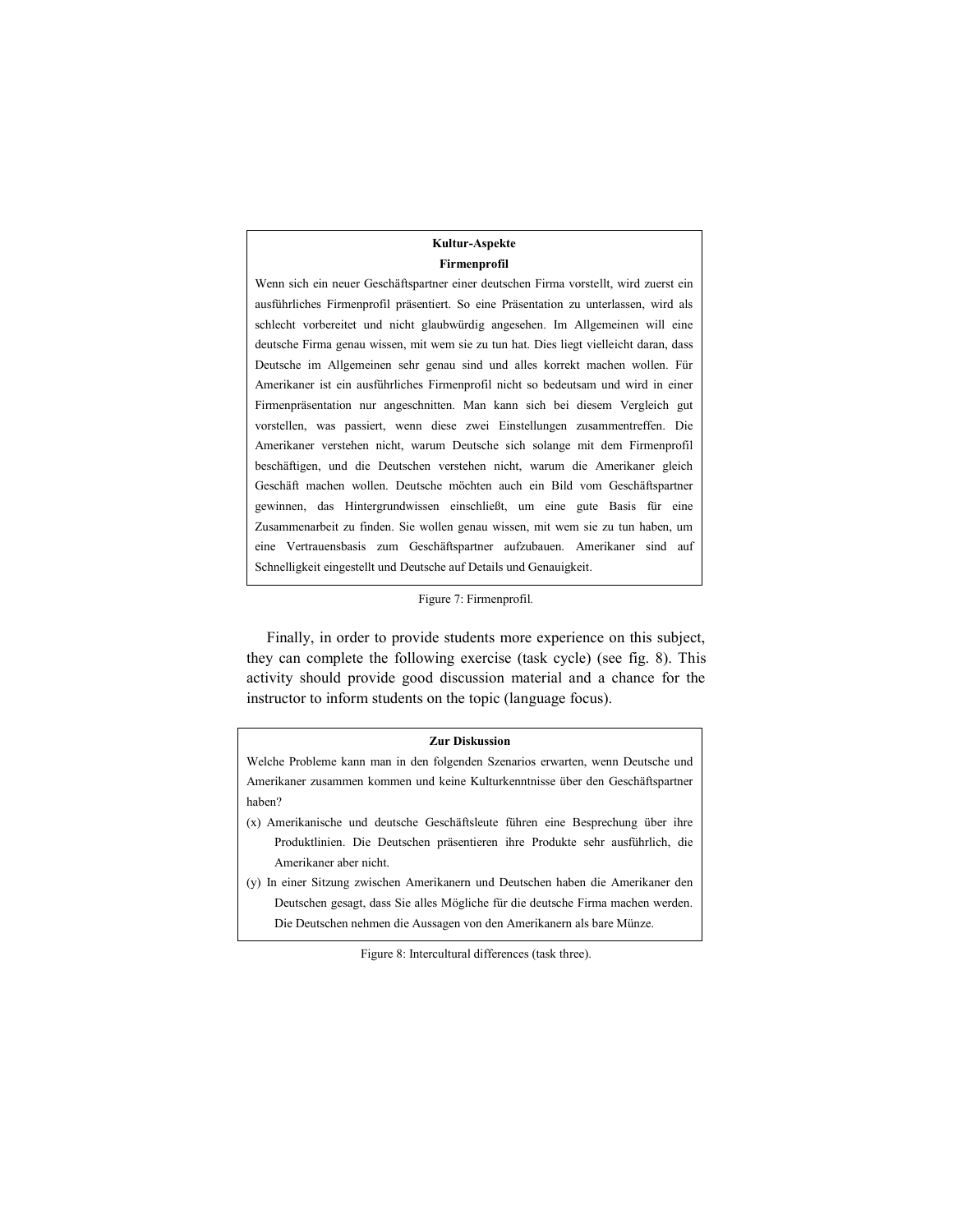#### **CONCLUSION**

Seeyle (1993) has suggested that in culture instruction a teacher should identify a limited number of specific competencies that encapsulate the intention of each of the selected purposes. These competencies can later be used as end-of-course indicators of student achievement. However, in most language instruction these competencies tend to ignore intercultural differences. Abrate (1998) maintains:

…mastery of appropriate cultural behavior and awareness of a culture's value system and traditions is essential to knowing how to respond in any given situation, to participate intelligently in interactions with speakers of the language, and to make informed observations and interpretations of the culture. (23)

In order to accomplish this, Hager (1994) has suggested how to teach students to generate behavior for the new culture.

If students are not aware of such intercultural differences and how they should react to them, there is no possible way students can be proficient enough in German culture to be truly successful in the German business world. Therefore, I believe it is our responsibility as teachers of languages (here German) to be sure that our professional students are not only trained in German business culture but also in appropriate cultural differences. In my opinion the above activities are good examples for doing this.

#### REFERENCES

- Abrate, J. (1998). Standards for teaching cultures: The National Standards and the AATF Framework. In D. Alley & P. Heusinkveld (Eds.), *SCOLT Dimension '98*. Valdosta, Georgia: Southern Conference on Language Teaching SCOLT Publication, 19–25.
- Breen, M. (1987). Learner contributions to task design. In C. Candlin & D. Murphy (Eds.), *Language learning tasks*. Englewood Cliffs NJ: Prentice-Hall.
- Brumfit, C. J. (Ed.). (1986). *The practice of communicative language teaching*. Oxford: Pergamon.
- Brumfit, C. J. & Johnson, K. J. (Eds.). (1979). *The Communicative Approach to Language Teaching*. Oxford: Oxford UP.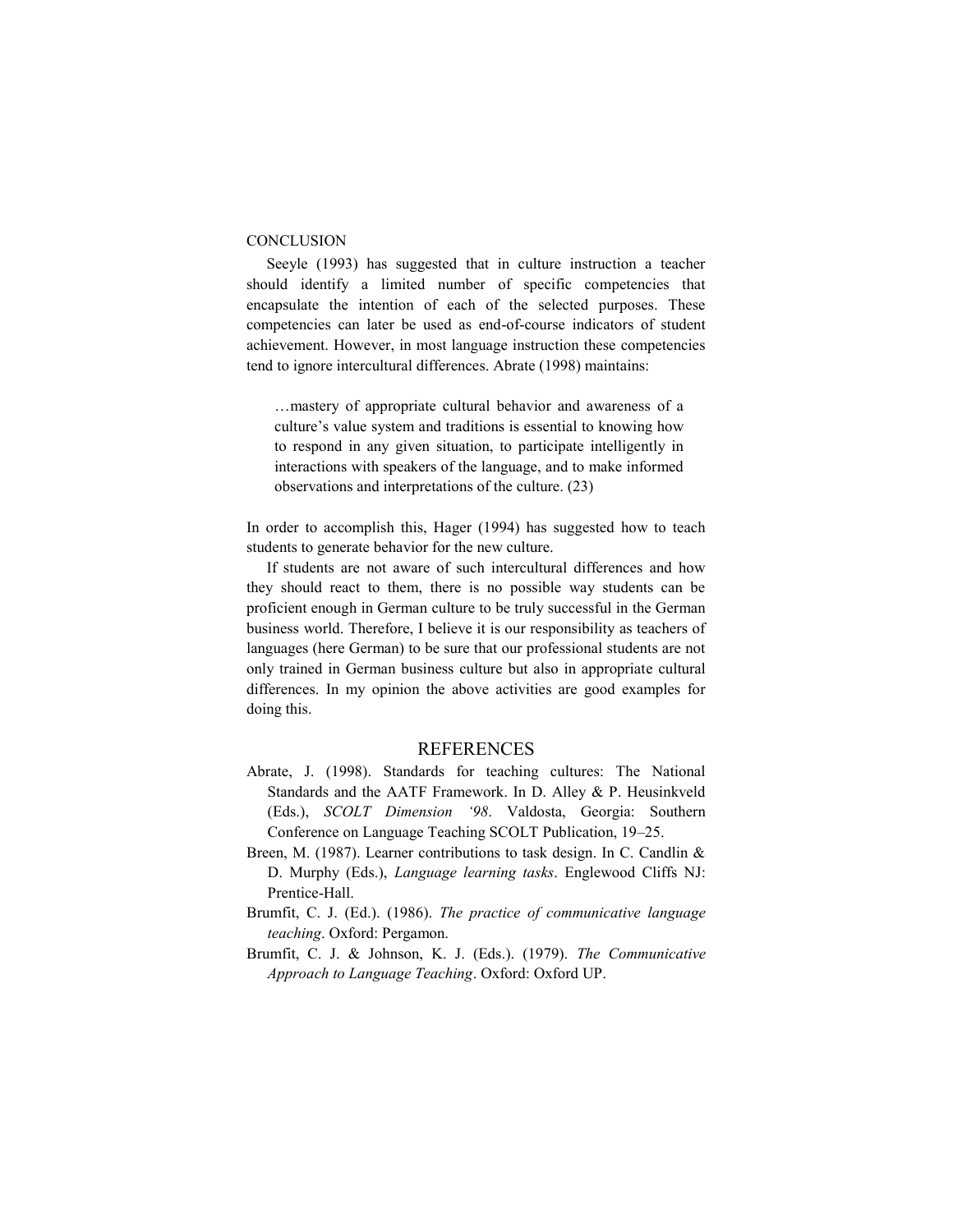- Even-Zohar, I. (1997). Factors and dependencies in culture: A revised draft for polysystem culture research. *Canadian Review of Comparative Literature*, 24 (1), 15–34.
- Fantini, A. (1999). Comparisons: Towards the development of intercultural competence. In J. Phillips (Ed.), *Foreign Language Standards: Linking Research, Theories, and Practices*. Lincolnwood, IL: National Textbook Company, 165–218.
- Foster, P. (1999). Task-based learning and pedagogy. *ELT Journal*, 53 (1), 69.
- Galloway, V. (1999). Bridges and boundaries: Growing the cross-cultural mind. In M. Kassen (Ed.), *Language Learners of Tomorrow: Process and Promise*. Lincolnwood, IL: National Textbook Company, 151– 188.
- Hager, M. (1994). *Target Fluency*. Portland: Metamorphous Press.
- Hall, T. H. & Hall, M. R. (1990). *Understanding Cultural Differences*. Yarmouth, ME: Intercultural Press, Inc.
- Hedderich, N. (1999). When cultures clash: Views from the professions. *Die Unterrichtspraxis: Teaching German*, 2, 158-165.
- Higgs, T. V. & Ray, C. (1982). The push toward communication. In T. V. Higgs (Ed.), *Curriculum, Competence, and the Foreign Language Teacher* (57–80). Lincolnwood: National Textbook Company.
- Johnson, K. & Morrow, K. (Eds.). (1981). *Communication in the Classroom*. Essex: Longman.
- Kramsch, C. 1993. *Context and Culture in Language Teaching*. New York: Oxford UP.
- Lange, D. (1999). Planning for and using the new national culture standards. In J. Phillips (Ed.), *Foreign Language Standards: Linking Research, Theories, and Practices.*
- Larsen-Freeman, D. (1986). *Techniques and Principles in Language Teaching*. Oxford: Oxford UP.
- Lee, J. F. (1995). Using Task-based Activities to Restructure Class Discussions. *Foreign Language Annals*, 28 (3), 440.
- Lee, J. F. (2000). *Task and Communicating in Language Classrooms*. Boston, McGraw-Hill.
- Lewis, R. D. (1996). *When Cultures Collide: Managing Successfully Across Cultures*. London: Nicholas Brealey Publishing Limited.
- Littlewood, W. (1979). *Communicative Language Teaching*. Cambridge: Cambridge UP.